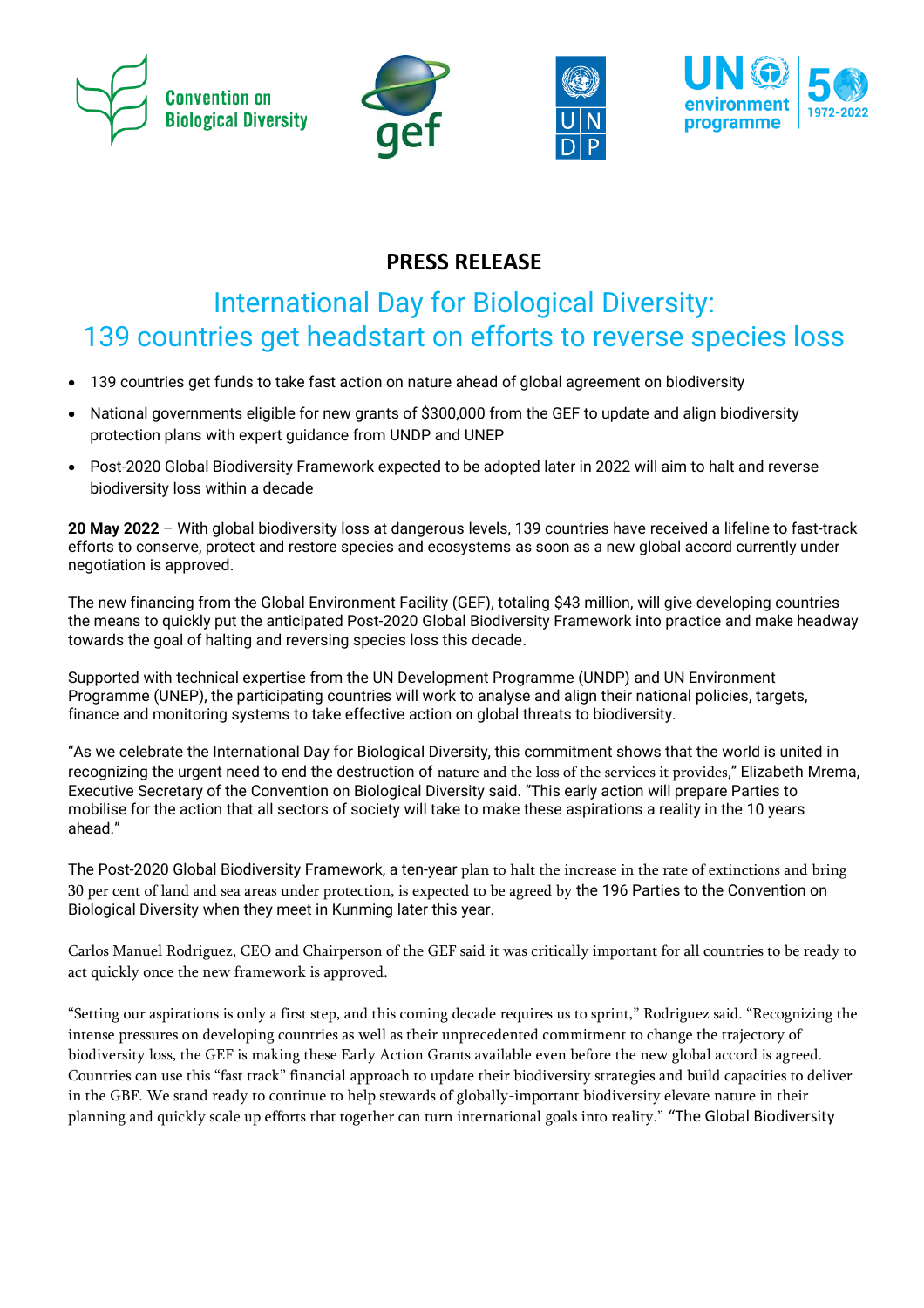Framework represents a critical opportunity to set our planet on a new course," UNEP Executive Director Inger Andersen said. "But the global pandemic has left us with no time to waste. This joint initiative to accelerate preparedness by national actors shows that together we are ready to put nature at the heart of decision-making about our shared future."

"We need to create a planetary safety net by putting nature at the heart of our global, national and local economies and development frameworks. Nature underpins half the world's jobs and livelihoods, is the foundation for national food and water security, and is essential for tackling our climate crisis. Investing in early actions on nature is a triple win for people and the planet," stated UNDP Administrator Achim Steiner.

The Post-2020 Global Biodiversity Framework is currently in its final negotiation stages, with the fourth [and final](https://www.cbd.int/article/notification2022-024) [meeting](https://www.cbd.int/article/notification2022-024) of the Open-Ended Working Group on the Framework to be held from 21 to 26 June in Nairobi, Kenya.

#### **Notes to Editors**

The Global Environment Facility Early Action Grants will provide immediate financial and technical support to developing country governments, drawing from enabling activity resources in the biodiversity focal area in the GEF's seventh funding cycle, known as GEF-7. The support is designed to help accelerate implementation of the Global Biodiversity framework once it is formally agreed at the 2022 UN Biodiversity Conference (COP 15). Biodiversity protection also represents the biggest share of the GEF-8 programming period, which will run from July 2022 to June 2026.

#### Grant recipient countries are:

Albania, Algeria, Angola, Antigua and Barbuda, Argentina, Armenia, Azerbaijan, Bahamas, Bahrain, Bangladesh, Barbados, Belize, Benin, Bhutan, Bolivia, Bosnia-Herzegovina, Botswana, Brazil, Burkina Faso, Burundi, Cabo Verde, Cambodia, Cameroon, Central African Republic, Chad, Chile, China, Colombia, Comoros, Congo, Congo DR, Cook Islands, Costa Rica, Cote d'Ivoire, Cuba, Dominica, Dominican Republic, Djibouti, Ecuador, Egypt, El Salvador, Equatorial Guinea, Eritrea, Eswatini, Ethiopia, Fiji, Gabon, Gambia, Georgia, Ghana, Grenada, Guatemala, Guinea, Guinea-Bissau, Guyana, Haiti, Honduras, India, Indonesia, Iraq, Jamaica, Jordan, Kazakhstan, Kenya, Kiribati, Kyrgyzstan, Lao, Lebanon, Lesotho, Liberia, Madagascar, Malawi, Malaysia, Maldives, Mali, Marshall Islands, Mauritania, Mauritius, Mexico, Micronesia, Moldova, Mongolia, Montenegro, Morocco, Mozambique, Namibia, Nepal, Nicaragua, Niger, Nigeria, Niue, North Macedonia, Pakistan, Palau, Panama, Papua New Guinea, Paraguay, Peru, Philippines, Qatar, Rwanda, Saint Kitts and Nevis, Saint Lucia, Saint Vincent and Grenadines, Samoa, Sao Tome and Principe, Seychelles, Senegal, Serbia, Sierra Leone,., Solomon Islands, Somalia, South Africa, South Sudan, Sri Lanka, Sudan, Suriname, Tajikistan, Tanzania, Thailand, Timor-Leste, Trinidad and Tobago, Togo, Tonga, Tunisia, Turkmenistan, Turkey, Tuvalu, Uganda, Ukraine, Uruguay, Uzbekistan, Vanuatu, Venezuela, Viet Nam, Yemen, Zambia, and Zimbabwe.

#### **About the Global Environment Facility**

The [Global Environment Facility](https://nam11.safelinks.protection.outlook.com/?url=https%3A%2F%2Fwww.thegef.org%2Fwhat-we-do&data=04%7C01%7Clmacinnis%40thegef.org%7C36ba8b46d9024931fef508da01c3d6c7%7C31a2fec0266b4c67b56e2796d8f59c36%7C0%7C0%7C637824237895616936%7CUnknown%7CTWFpbGZsb3d8eyJWIjoiMC4wLjAwMDAiLCJQIjoiV2luMzIiLCJBTiI6Ik1haWwiLCJXVCI6Mn0%3D%7C3000&sdata=4O1f04hYB1%2FXLITXpbXPh%2Fc2D5pXolAEIFATMs7rp6w%3D&reserved=0) is the largest multilateral fund working to enable developing countries to invest in nature. It supports the implementation of international environmental conventions on biodiversity, climate change, chemicals, and desertification. Since 1991, it has provided more than \$21.7 billion in grants and blended finance and mobilized an additional \$119 billion in co-financing for more than 5,000 projects and programs. Through its Small Grants Programme, the GEF has provided support to more than 26,000 civil society and community initiatives in 135 countries.